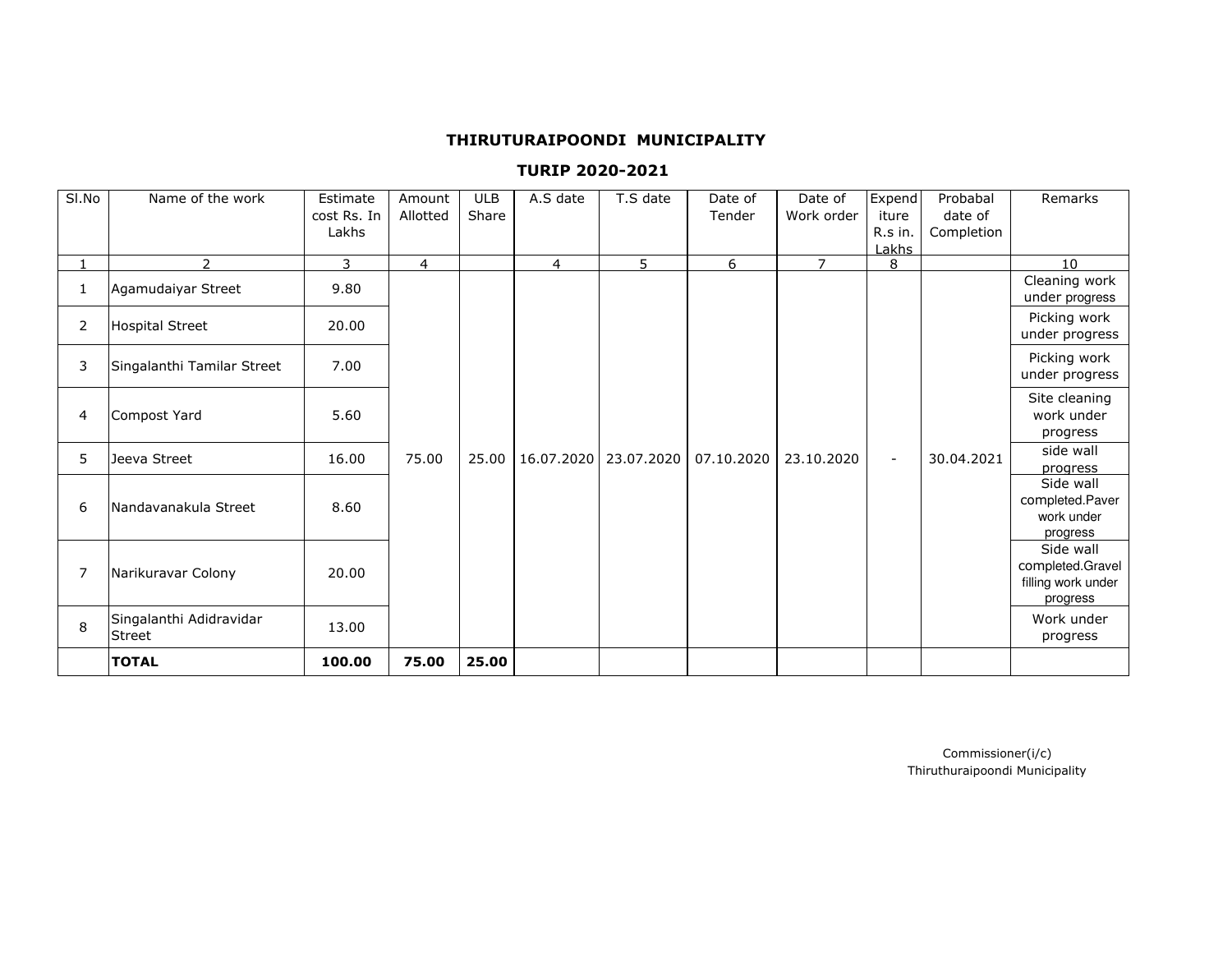# **THIRUTURAIPOONDI MUNICIPALITY**

## **INTERNAL PLUMPING WORKS PROGRESS REPORT - 2018-19**

| SI.<br><b>No</b> | Name of the work                                                                                                      | Estimate<br>cost Rs.<br>In Lakhs | Amount<br>Allotted | ULB.<br>Share | A.S date | T.S date | Date of<br>Tender | Date of<br>Work order | Expenditur<br>e R.s in.<br>Lakhs | Probabal<br>date of<br>Completion | <b>Remarks</b>                                  |
|------------------|-----------------------------------------------------------------------------------------------------------------------|----------------------------------|--------------------|---------------|----------|----------|-------------------|-----------------------|----------------------------------|-----------------------------------|-------------------------------------------------|
|                  |                                                                                                                       |                                  | 4                  |               | 4        | 5.       | 6                 |                       | 8                                |                                   | 10                                              |
|                  | Providing Internal<br>Plumping works for<br>water supply<br>HSC's - 2968 Nos at<br>Thiruthuraipoondi<br>Municipality. | 102.00                           | 87.56              | 14.44         | 19.06.18 | 13.12.18 | 31.01.19          | 06.02.19              | 21.32                            | 31.12.2021                        | Work in<br>progress.680 HSC<br>'s are completed |
|                  | <b>TOTAL</b>                                                                                                          | 102.00                           | 87.56              | 14.44         |          |          |                   |                       | 21.32                            |                                   |                                                 |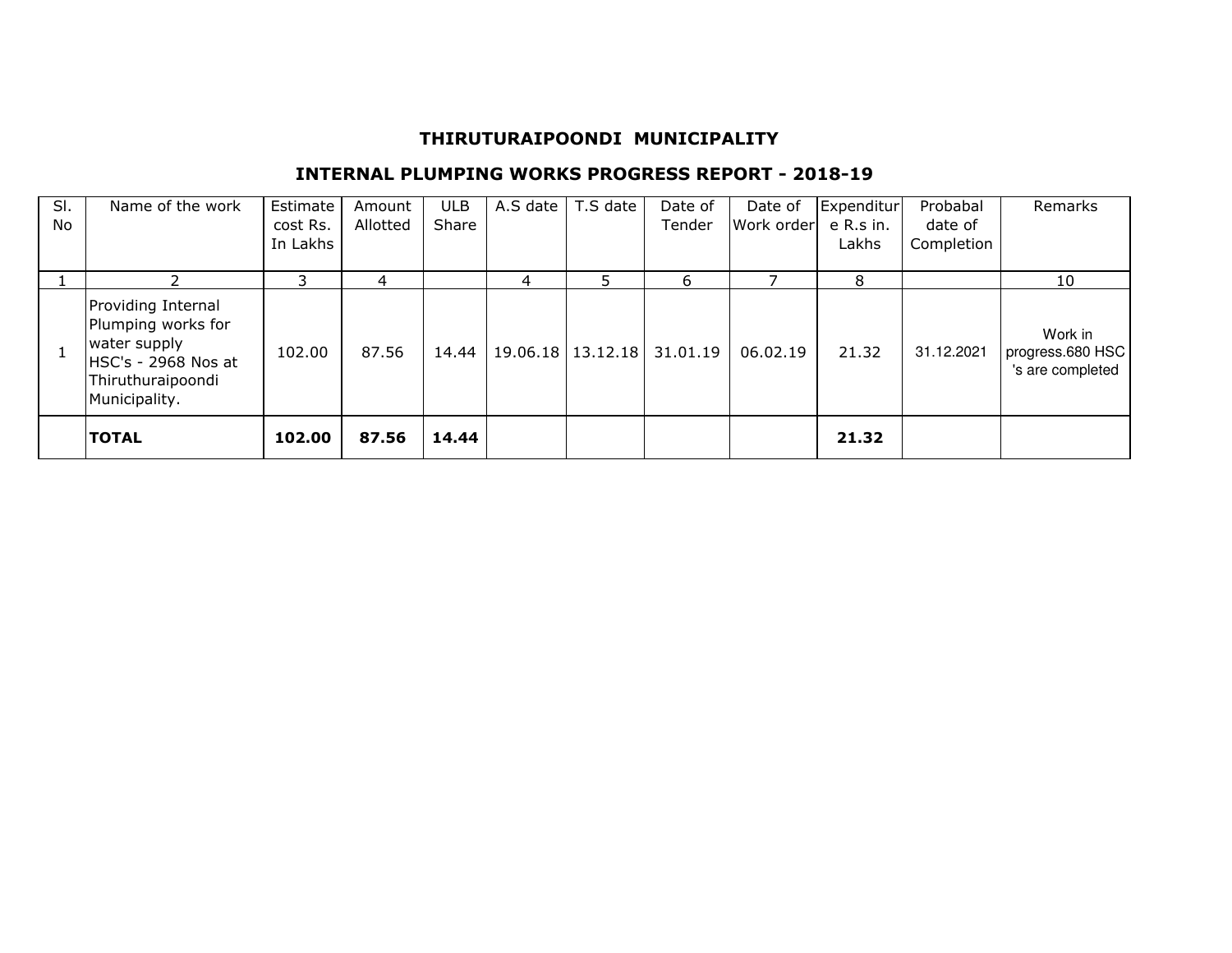## **THIRUTHURAIPOONDI MUNICIPALITYIUDM 2018-19 FSTP**

**Rs. In lakhs**

| SI.<br><b>No</b> | Name of<br><b>ULB</b> | Sector/<br><b>Scheme</b>                                                     | Est.Am<br>ount | <b>Amount</b><br><b>IUDM</b><br><b>Share</b> | <b>SBM</b><br><b>Share</b> | Date of<br><b>AS</b> | Date of<br><b>TS</b> | Date of<br>Tender | <b>Work</b><br>order<br>date | $\sqrt{10}$ of $\vert$ com $\vert$ prog $\vert$ $\vert$<br>work   plet<br>s | ed                       |                   | Expe<br>™   ress  nditur  <br>е | <b>Present status</b>                                                                                                                                                                                                                                                                                                       | Probable date<br>of completion | <b>Remarks</b>                                                                                                         |
|------------------|-----------------------|------------------------------------------------------------------------------|----------------|----------------------------------------------|----------------------------|----------------------|----------------------|-------------------|------------------------------|-----------------------------------------------------------------------------|--------------------------|-------------------|---------------------------------|-----------------------------------------------------------------------------------------------------------------------------------------------------------------------------------------------------------------------------------------------------------------------------------------------------------------------------|--------------------------------|------------------------------------------------------------------------------------------------------------------------|
|                  | $\mathbf{2}$          | 3                                                                            | 4              | 5                                            | 6                          |                      | 8                    |                   | 9                            | 10                                                                          |                          | $12 \overline{ }$ | 13                              | 14                                                                                                                                                                                                                                                                                                                          | 15                             |                                                                                                                        |
|                  | Thiruthurai<br>poondi | <b>IUDM 2018-19</b><br>Construction of<br><b>FSTP at New</b><br>compost yard |                | 185.00   123.95   61.05                      |                            | 29.01.19             | 28.02.19             | 20.3.19           | 14.06.19                     |                                                                             | $\overline{\phantom{a}}$ |                   | 84.00                           | <b>SDB:</b> Structural work<br>under progress<br><b>Collection Tank:1</b><br>Completed<br><b>IS&amp;AF: Foundation</b><br>work completed.<br>Gravel<br>filter:Completed<br><b>Stabilization reactor:</b><br>Work completed.<br><b>Polishing Bond:Earth</b><br>work completed<br>Screen chamber: Pile<br>work under progress | 31.05.2021                     | 65% Work<br>completed.<br>Further work<br>in progress.<br>Consent<br>obtained on<br>18.11.2019<br>to March<br>31,2024. |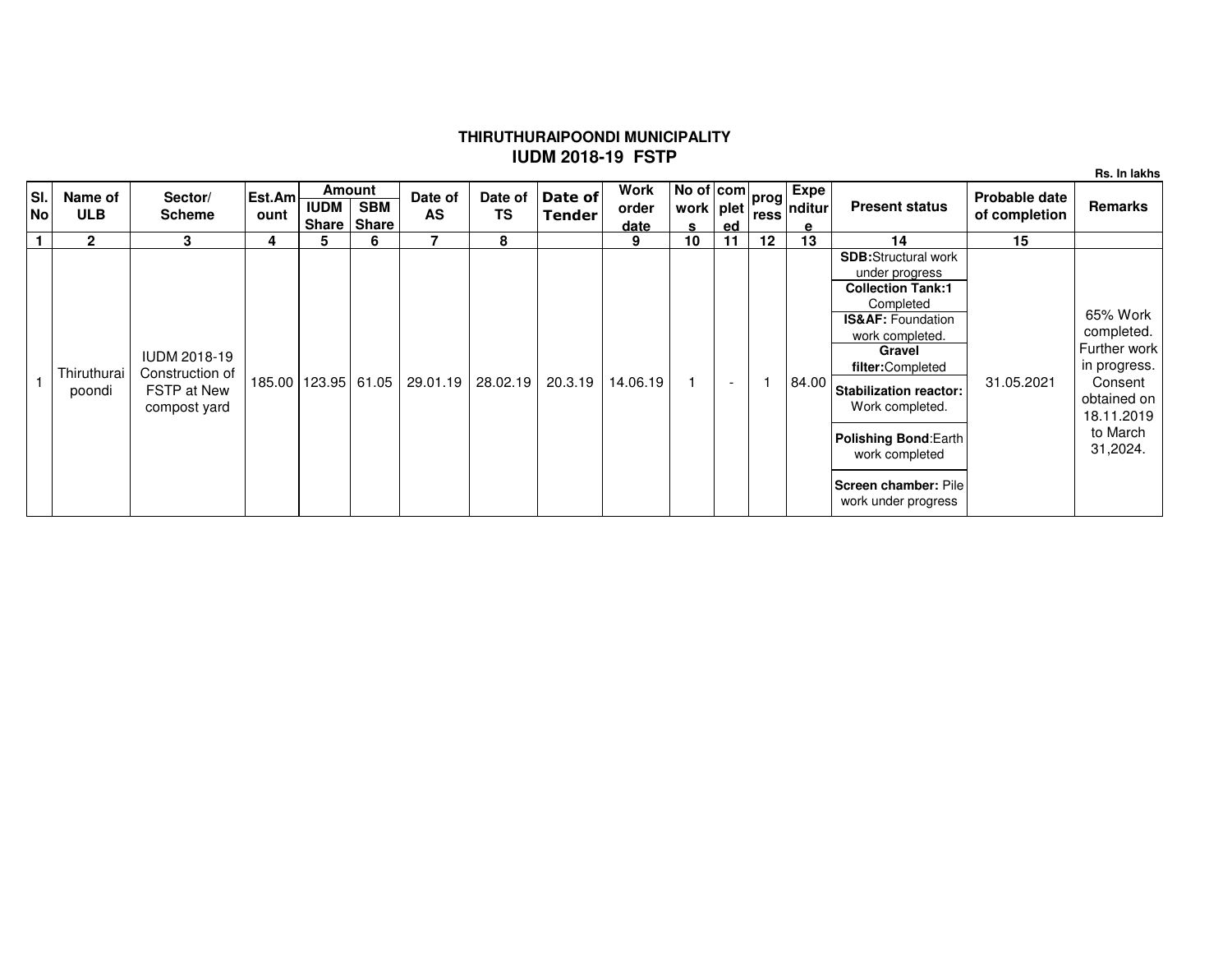#### **THANJAVUR REGION**

#### **Name of the Scheme: 15th CFC Tied Grant - 1st Installment - 2020-2021**

#### **Name of the ULB: Thiruthuraipoondi Municipality**

| SI.<br><b>No</b> | <b>Name of the Work</b>                                                                                                                                                                             | <b>Estimate</b><br><b>Amount</b><br>Lakhs | Grant<br><b>Allotted</b> | A.S.Date | T.S.Date | <b>Tender</b><br><b>Date</b> | Work<br>order<br><b>Date</b> | Aggreeme<br>nt<br>Date/Con<br>tr act<br>Period | No.of<br>works<br>taken<br>up | Complet<br>ed            | <b>Progress</b> | To be<br>Commen<br>ced | <b>Expendit</b><br>ure | Probable<br>date of<br>completio<br>n | Stage of<br>Works   |
|------------------|-----------------------------------------------------------------------------------------------------------------------------------------------------------------------------------------------------|-------------------------------------------|--------------------------|----------|----------|------------------------------|------------------------------|------------------------------------------------|-------------------------------|--------------------------|-----------------|------------------------|------------------------|---------------------------------------|---------------------|
| $\mathbf{1}$     | $\overline{2}$                                                                                                                                                                                      | $\overline{\mathbf{3}}$                   | $\overline{\mathbf{4}}$  | 5        | 6        | $\overline{z}$               | 8                            | 9                                              | 10                            | 11                       | $12$            | 13                     | 14                     | 15                                    | 16                  |
|                  | Construction of Mini<br>Power Pump room in<br>1 singalanthi Kottagam<br>at Thiruthuraipoondi<br>Municipality                                                                                        | 2.15                                      | 2.15                     |          |          |                              |                              | 12.02.21/<br>90 days                           | 1                             | ÷,                       |                 |                        |                        | $\sim$                                | Work in<br>progress |
| $\overline{2}$   | Supply and laying of<br>300mm PVC new pipe<br>line in<br>Throwpathiyamman<br>Kovil Street and<br>600mm PVC new pipe<br>in Ariyalur OHT<br>delivery pipe line<br>replacement at<br>Thiruthuraipoondi | 2.70                                      | 2.70                     |          |          |                              |                              | 15.02.21/<br>30 days                           | 1                             | $\sim$                   |                 |                        |                        |                                       | Work in<br>progress |
|                  | Replacement of water<br>supply sluice valve,<br>scour valve and<br>3 G.I.Pipe in all OHT<br>Tank at<br>Thiruthuraipoondi<br>Municipality                                                            | 5.00                                      | 5.00                     | 31.12.20 | 04.01.21 | 21.01.21                     | 09.02.21                     | 11.02.21/<br>30 days                           | $\mathbf{1}$                  | $\overline{a}$           |                 |                        |                        |                                       | Work in<br>progress |
| $\overline{4}$   | Supply and laying of<br>90mm PVC new pipe<br>line in Veloor salai to<br>Ariyalur OHT tank at<br>Thiruthuraipoondi<br>Municipality                                                                   | 8.58                                      | 8.58                     |          |          |                              |                              | 16.02.21/<br>60 days                           | $\mathbf{1}$                  | $\sim$                   |                 |                        |                        |                                       | Work in<br>progress |
| 5                | Conversion of TN50<br>AX-6429 Compactor<br>Vehicles to De sludge<br>Vehicles at<br>Thiruthuraipoondi<br>Municipality                                                                                | 13.00                                     | 13.00                    |          |          |                              |                              | 15.02.21/<br>60 days                           | 1                             | $\overline{\phantom{a}}$ |                 |                        | 13.00                  |                                       | work<br>completed   |